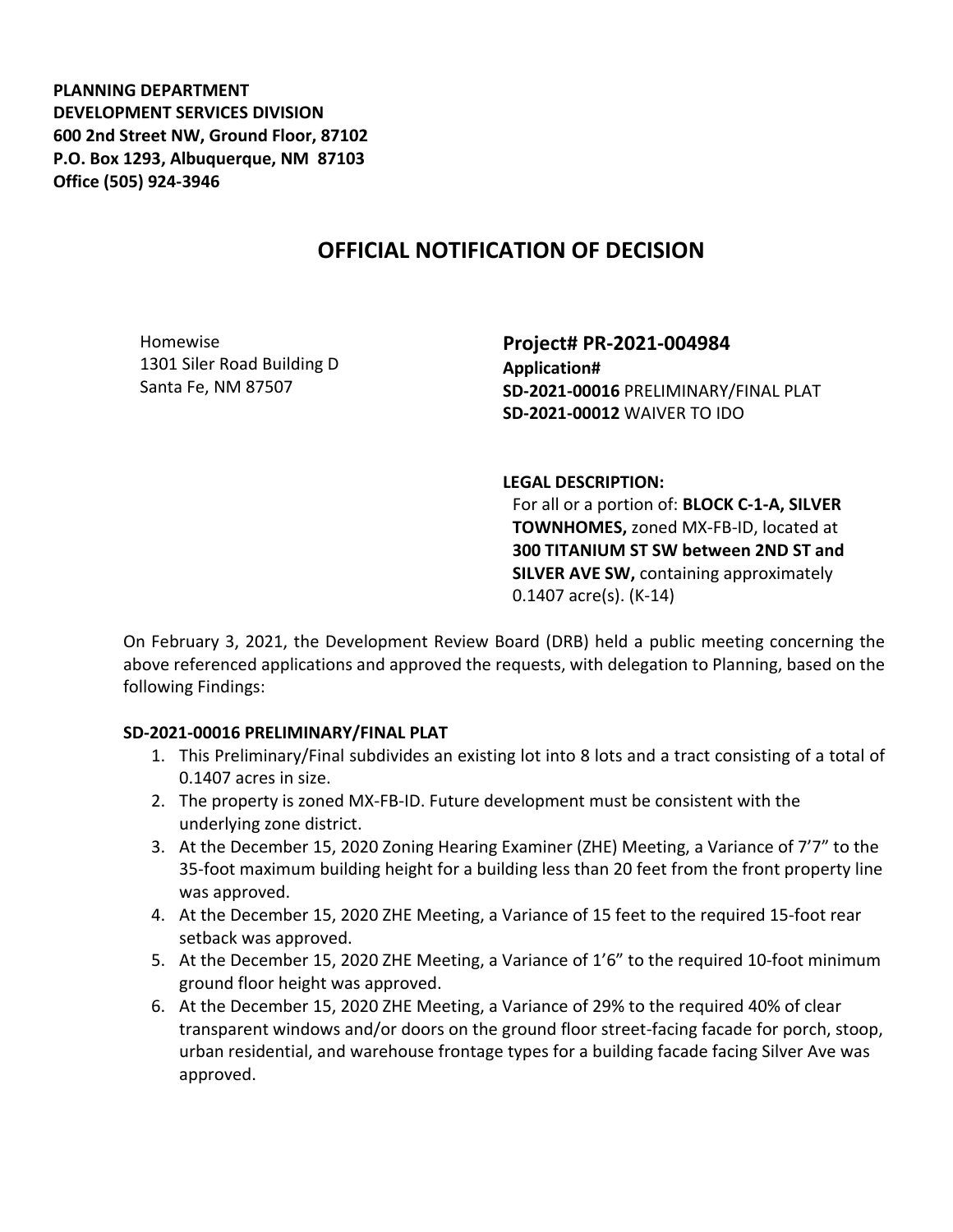## Official Notice of Decision Project # PR-2021-004984 Applications# SD-2021-00016, SD-2021-00012 Page 2 of 3

- 7. At the December 15, 2020 ZHE Meeting, a Variance of 1% to the required 40% of clear transparent windows and/or doors on the ground floor street-facing facade for porch, stoop, urban residential, and warehouse frontage types for a building facade facing Second St was approved.
- 8. At the December 15, 2020 ZHE Meeting, a Variance of 19% to the required 30% of clear transparent windows and/or doors on each second floor and higher facade facing a public street or alley for a building facade facing Silver Ave was approved.
- 9. At the December 15, 2020 ZHE Meeting, a Variance of 19% to the required 30% of clear transparent windows and/or doors on each second floor and higher facade facing a public street or alley for a building facade facing Nickel Rd was approved.
- 10. At the December 15, 2020 ZHE Meeting, a Variance of 2% to the required 30% of clear transparent windows and/or doors on each second floor and higher facade facing a public street or alley for a building facade facing Second St was approved.
- 11. At the December 15, 2020 ZHE Meeting, a Variance of 5% to the required 30% of clear transparent windows and/or doors on each second floor and higher facade facing a public street or alley for a building facade facing Titanium St was approved.
- 12. The applicant provided the required notice as outlined in the IDO Table 6-1-1.

## **Conditions:**

- 1. Final sign-off is delegated to Planning for the project and application number to be added to the Plat, the AGIS DXF file, and the MRGCD signature.
- 2. The applicant will obtain final sign off from Planning by April 3, 2021 or the case may be scheduled for the next DRB hearing and could be denied per the DRB Rules of Procedure.

## **SD-2020-00012 WAIVER TO IDO**

- 1. The applicant proposes waivers to the IDO/DPM standard(s) consisting of a waiver of 0.3 feet to the required 10-foot sidewalk width for the existing 9.7-foot sidewalk along Silver Avenue SW and a waiver of 4 feet to the required 10-foot sidewalk width for the existing 6-foot sidewalk along Second Street SW.
- 2. The requests are justified per 14-16-6-6(P)(3) of the IDO. The sidewalks along Silver Avenue SW and Second Street SW are completely constructed with urban infrastructure including all utilities, and the sidewalk's character are consistent with the surrounding neighborhood.
- 3. The applicant provided the required notice as outlined in the IDO Table 6-1-1.

APPEAL: If you wish to appeal this decision, you must do so within 15 days of the DRB's decision or by **FEBRUARY 18, 2021.** The date of the DRB's decision is not included in the 15-day period for filing an appeal, and if the 15<sup>th</sup> day falls on a Saturday, Sunday or Holiday, the next working day is considered as the deadline for filing the appeal.